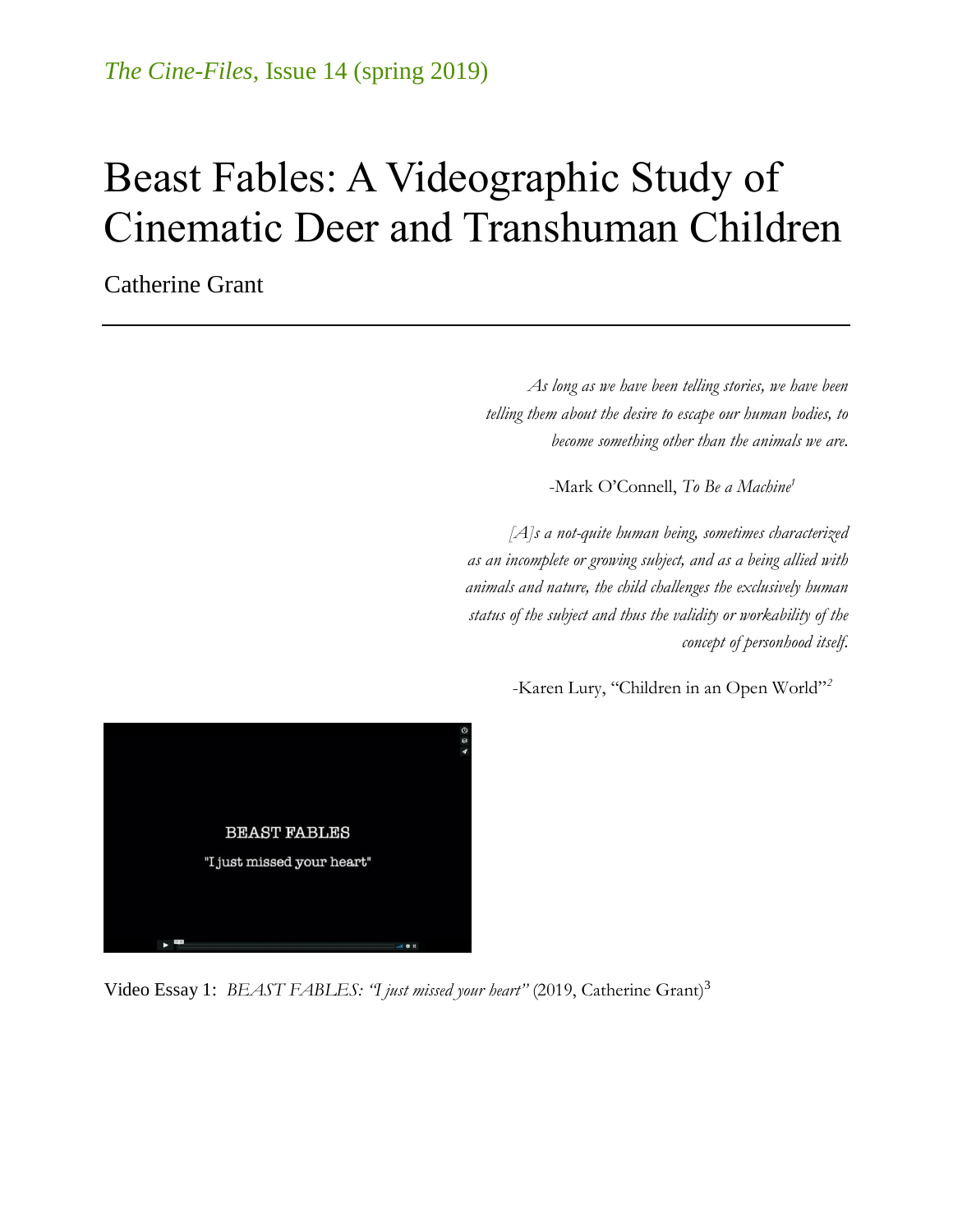

Video Essay 2: *[BEAST FABLES: "You should have told me, Mother"](http://www.criticalcommons.org/Members/filmstudiesff/clips/beast-fables-201cyou-should-have-told-me/)* (2019, Catherine Grant)

The three *Beast Fables* videos that integrally comprise the present study (*"[I just missed](http://www.criticalcommons.org/Members/filmstudiesff/clips/beast-fables-201ci-just-missed-your-heart201d-a/)  [your heart](http://www.criticalcommons.org/Members/filmstudiesff/clips/beast-fables-201ci-just-missed-your-heart201d-a/)"* and *"[You should have told me, Mother](http://www.criticalcommons.org/Members/filmstudiesff/clips/beast-fables-201cyou-should-have-told-me/),"* embedded above, and their audio-visual coda, *["You're so](http://www.criticalcommons.org/Members/filmstudiesff/clips/beast-fables-201cyoure-so-very-cruel201d-a-video/video_view)  [very cruel](http://www.criticalcommons.org/Members/filmstudiesff/clips/beast-fables-201cyoure-so-very-cruel201d-a-video/video_view),"* below) are part of a longer series of analytical filmmaking experiments I have carried out on the far-from-rare figuration of deer<sup>4</sup> in international fiction films about child and adolescent development. *Bambi* (1942, dir. David Hand) is probably the most famous *bildungsroman* in this cinematic sub-genre: a Disney movie about childhood, addressed in this case primarily to children, in which the child characters are recast as animated animals including, primarily, deer.<sup>5</sup> As Peter Wollen writes of that film—the "source of [his] cinephilia"—"*Bambi* is the Aristotelian tragedy, the film about trauma." It was also my inevitable starting point for this creative critical research project,<sup>7</sup> as a deeply memorable and upsetting film I saw in the cinema during my own early childhood that I had, as yet, managed to avoid re-watching as an adult. So, for my first videographic study, a preliminary sketch carried out as part of a ground-clearing, autoethnographic work of reflection, I found myself compelled to revisit—and to work to *distill*, or intensify—one of the central traumas, for me, in the film<sup>8</sup> by deploying a split-screen method to replay, side-by-side against a black background, the two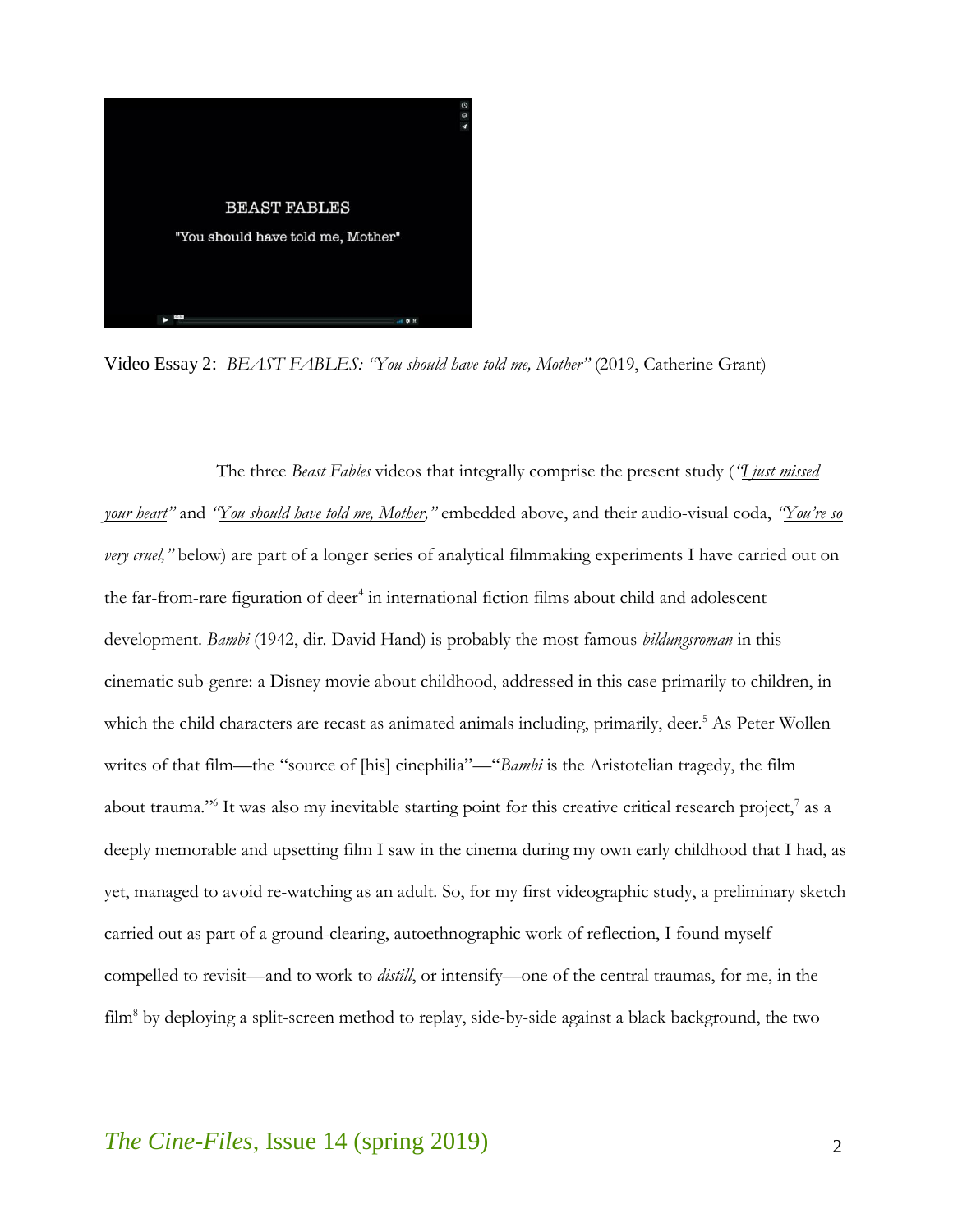scenes in which hunters visit the forest. It is during the second of these that Bambi's mother is killed (Figure 1).



FIGURE 1: Bambi's mother (left) and Bambi (right) emerge from hiding after the hunters have departed the forest in two scenes from *Bambi* (David Hand, 2019). Image from *BEAST FABLES: "Your mother can't be with you anymore"* (2019, Catherine Grant)

After producing a draft of this first video, early in 2017, with its carefully synchronized, performative doubling of a painful cinematic instance of graphic and narrative repetition and variation, an even more specific focus then emerged for the videos in my present study, published here: the curious intersections and motifs produced by the appearance of deer in some *contemporary* films about non-human children—or not completely human children—that also turn on acts of mother-killing (symbolic as well as literal ones). This happened because, around that time, my colleague and frequent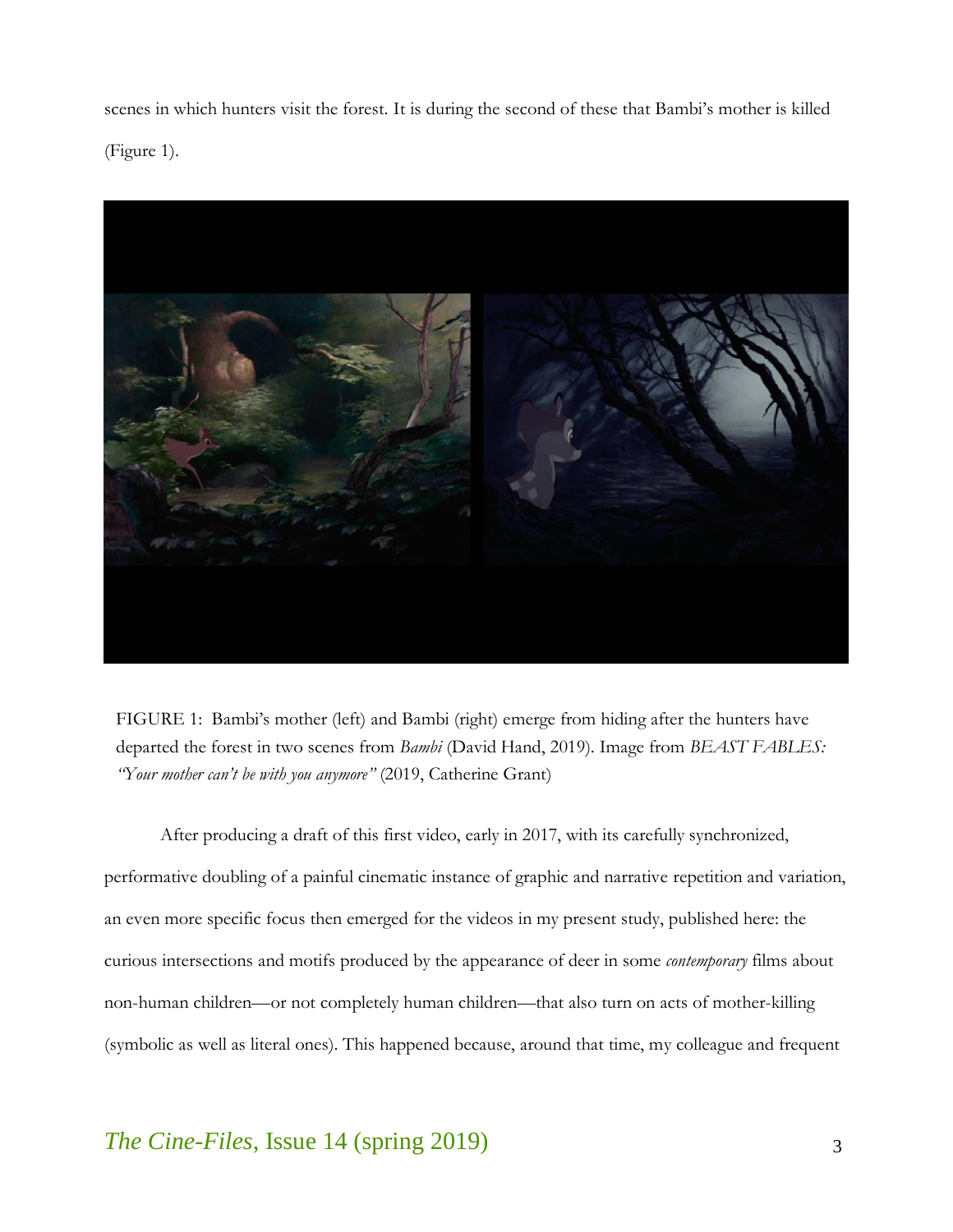collaborator, Amber Jacobs (author of a ground-breaking book on matricide in Greek myths and psychoanalytic theory, to which I will return below), 9 commissioned a video from me for a symposium she was organising on the depiction of the non-human child in recent cinema and television. <sup>10</sup> Around the time of that invitation, I fortuitously saw, close together, two fiction films about so-called *transhuman* female children (genetically, biomechanically and/or physiologically "enhanced")<sup>11</sup> on the verge of puberty and adolescence,<sup>12</sup> both of which featured uncannily similar scenes of interaction between those characters and deer (female reindeer in one and roe deer in the other): the British-American science fiction horror film *Morgan* (2016, dir. Luke Scott)—its eponymous heroine (played by Anya Taylor-Joy) "an artificial being with nanotechnology-infused synthetic DNA";<sup>13</sup> and the action-adventure-thriller *Hanna* (2011, dir. Joe Wright, Germany/U.K./U.S.A.), its titular protagonist (played by Saoirse Ronan) a genetically-enhanced being developed, like Morgan, by scientists attempting to create more efficient (in other words, more deadly and less potentially remorseful) military personnel.<sup>14</sup> In both films, the title characters engage in killing large numbers of people, including their own mother-substitutes (or symbolic mothers), and deer.<sup>15</sup>

Fascinated by these striking and, paradoxically, seemingly *generic* coincidences,<sup>16</sup> I began to explore audio-visually— in my video editing programme—the similarities and differences between both films and their use of deer interactions as a motif. I decided to take up once again the doubling methodology of the distillation *dispositif*<sup>17</sup> that I had begun to forge for my first *Beast Fables* study of *Bambi*. In this regard I was electing to adapt—for videos that would treat one film (*intra-textually*) at a time—a split-screen comparison technique that I more often employ to explore (*inter-textually*) similarities between different films.<sup>18</sup> The result was the two videos embedded above, which function—as I have come to see them—as uncharacteristically multiple-screen, alternate "trailers" (highly spoiler-ridden ones) for *Hanna* and *Morgan*: condensed mini-narratives that performatively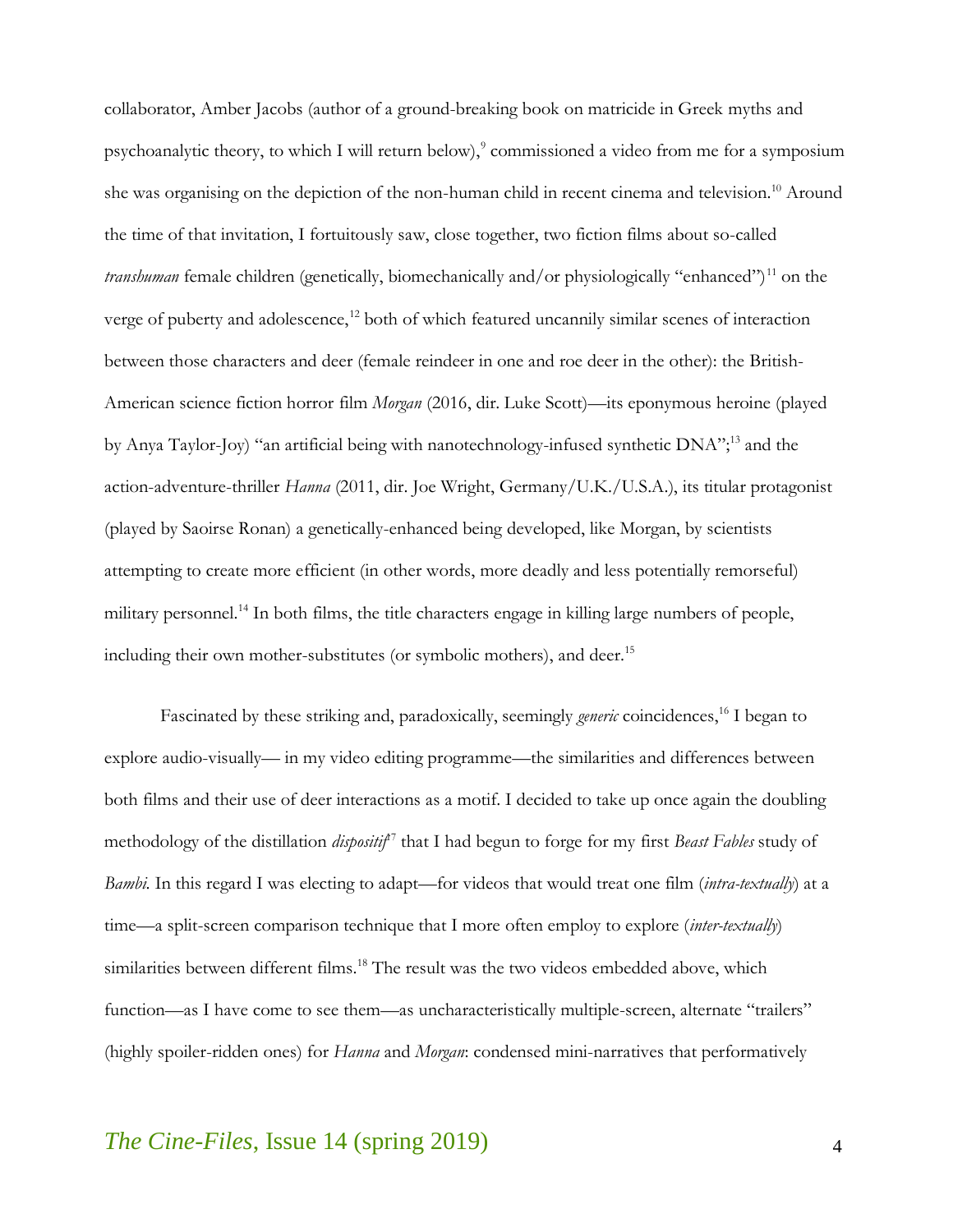privilege and *précis* the figurations of significant non-human/"transhuman" species interactions that thread their way throughout both films.<sup>19</sup>

As I have argued before, $^{20}$  rather than an explicit work of scholarly exposition, verbal explication or argumentation, videographic studies like these are an instance of creative practice as a mode of enquiry and only implicitly, or performatively, a mode of argument – forged through selection and juxtaposition. These concise compilations are made primarily to frame original audiovisual encounters with the pre-existing fabric of the films, turning, in these and other cases, on a technique of defamiliarization (*Ostranenie*) in order to engender new material thinking and feeling. As film historian and theorist Pam Cook has noted, in relation to her own practical exploration of videographic film and television studies, audio-visual forms like this "can produce a 'writerly' experience à la Roland Barthes in which viewers / readers / essayists generate their own meanings. The video essay constitutes an event; it transforms existing material to fashion an openended process of re-reading and re-writing." 21

Both of the above embedded videos use their multiple-screen form in the service of a poetic analysis through synchronous performance, a playing together of cinematic motifs and narrative repetitions or variations that would otherwise only be meaningfully apprehended as such *sequentially* in the audio-visual time-based medium of each source film. The split-screens (placed up and down in the frame in the video about *Hanna*, exploring that film's frontality and its often vertical, off-screen looking relations, and side-by-side in the study of *Morgan*, with its greater reliance on horizontality) issue an invitation to the "mobile eye" of the viewer to engage in intensified processes of "peripheralized attention,"<sup>22</sup> in an accretional method of meaning-making through "seesaw scanning of the text, compelled by the very duality of the signs."<sup>23</sup> As art historian Roger Cardinal has argued, such "decentered scanning can constitute a refreshing alternative register of filmic experience." 24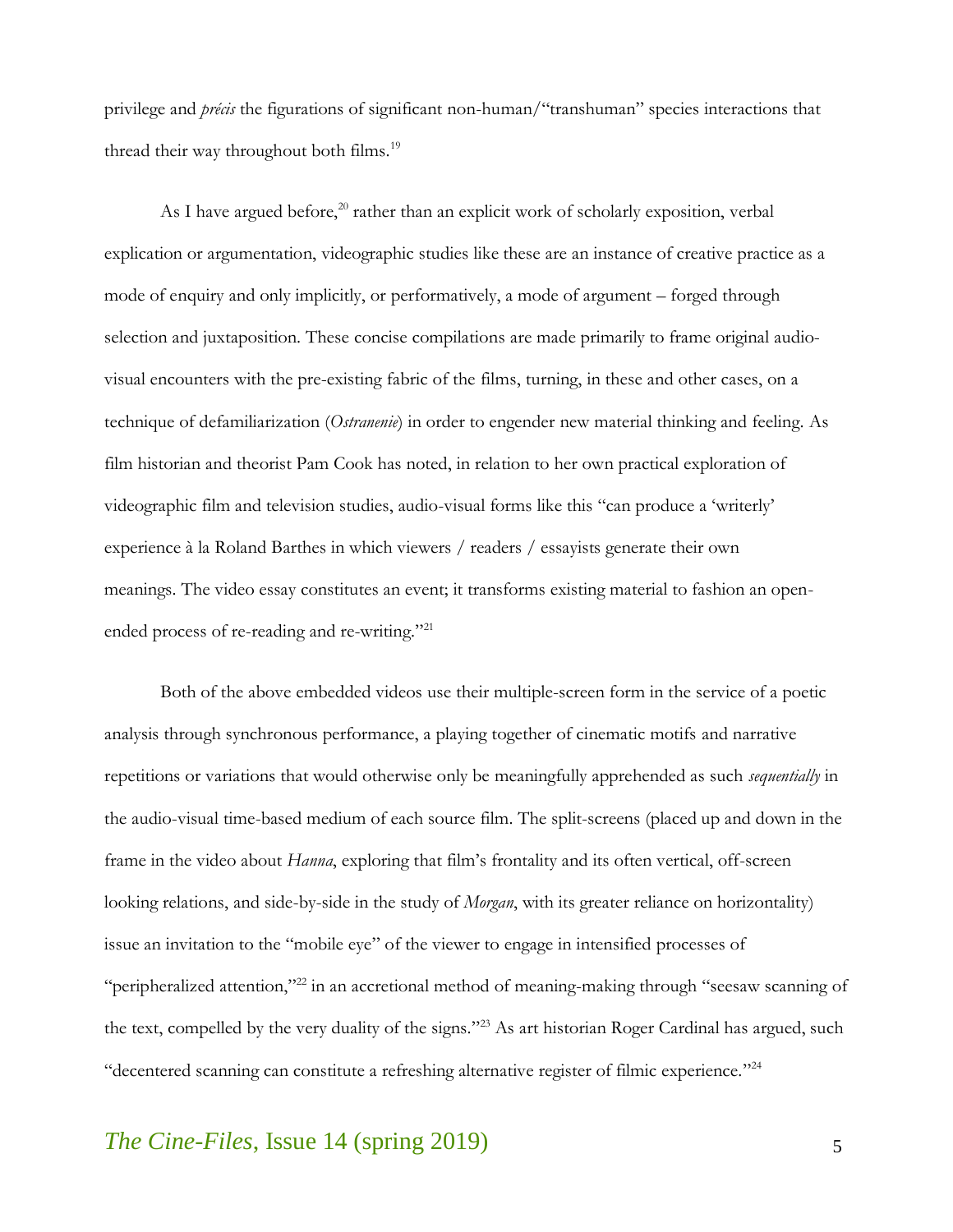Through these acts of reframing and defamiliarization, and the constitutive "in-betweenness" of their split-screen—and split-video—methodology, I offer a de-centering of the films' originary ideological and narrative thematics. By doubling (duplicating *and* intensifying) them, my work performatively questions, within and, especially, *across* the two videos, the studied *naturalness* of these scenarios and their assumptions. Given that my preferred approach in this audio-visual work is *interstitial* and *relational*, carried out in the spirit of Laura Rascaroli's notion of essay filmmaking as the art of gaps,<sup>25</sup> I will refrain from offering a detailed verbal summary of my findings in conclusion. But, when all else is stripped away from these films, my selection of material for these video montages clearly points to an underpinning sense of animals as a significant reference point for conceptions of transhumanism. The transhuman characters in these films are drawn to the powerful animals with whom they interact; they are strong, highly agile, and (mostly) more attuned to what is going on around them; like deer, they are easily "startled" creatures, who use their heightened senses to get out of trouble. Unlike deer, of course, these characters also kill, prolifically, to survive, to achieve other goals, and occasionally in anger; both also take the lives of humans and animals in (sometimes ambiguous) acts of mercy. To generate the *trans* in transhumanism (the "across," "beyond," and "through" of the prefix), then, audio-visual narratives about this concept seem to require the depiction of humans *and* animals ("civilization" *and* "nature") in the same frame, and with significant overlap between the two. But these horror/thriller films revel in the opposite of the kinds of anthropomorphism at work in movies like *Bambi*. They play instead with forms of zoomorphism to generate their undoubtedly cautionary tales about the forms of creaturely hybridity, and about the value (and ethics) of possible new lifeforms—inside and outside of the military-industrial complex—as these emerge into our contemporary cultural imaginary.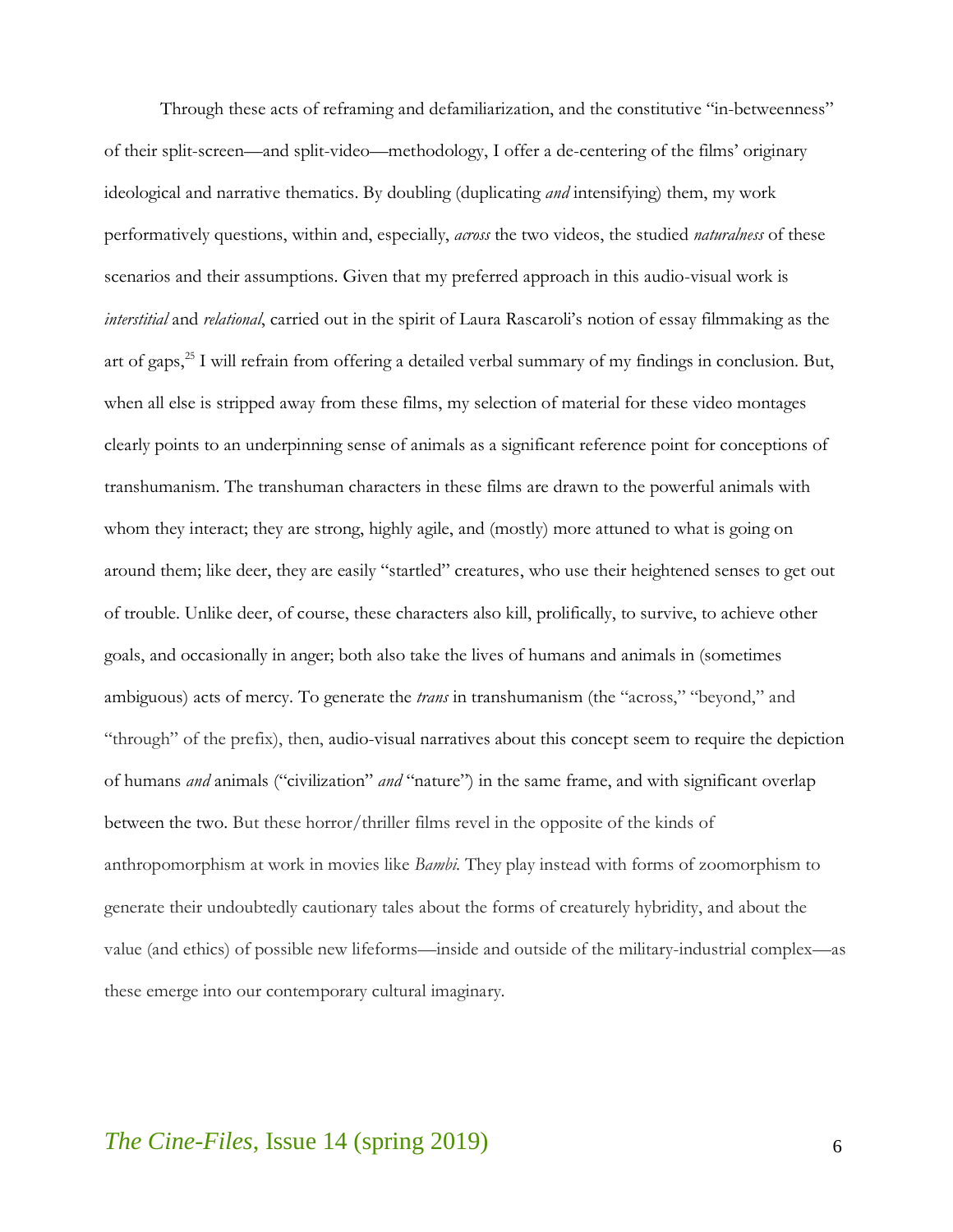Aside from the more manifest content of my video studies of these two films, though, what I found especially curious to work through in my audio-visual research is that these cinematic transhumans are what Amber Jacobs might call literal "brain-children,"<sup>26</sup> like Athena, Greek goddess of wisdom and war. According to Oresteian myth, Athena was born directly from the head of Zeus after he disappeared her mother, Metis (the Titaness priestess of crafty thought and wisdom), by swallowing her when she was pregnant with their child, fearing that she would give birth to more powerful offspring than him (Athena actually turns out to be a very dutiful daughter). Biological mothers and their allies are disappeared and dispatched by the patriarchy in *Hanna* and *Morgan*, too (and by its more dutiful daughter-delegates: Marissa [Cate Blanchett] and Lee [Kate Mara], respectively). The super-powered hybrid children of these films are also born of parthenogenetic fantasy, and (metaphorically and literally) incubated by military or commercial scientists, who will then try to dispose of their unruly and rebellious creations when these become teenagers and show distinct signs of turning against their putative creators.

In her book on matricide, Jacobs links the myth of Metis, Zeus and Athena to another Greek myth, that of Iphigenia, daughter of Agamemnon (her name meaning "strong-born," "born to strength" or "she who causes the birth of strong offspring").<sup>27</sup> On his way to the Trojan War, Agamemnon offends the goddess Artemis by accidentally killing a deer in a grove sacred to her. She retaliates, preventing the Greek troops from reaching Troy until Agamemnon agrees to sacrifice Iphigenia, which he achieves through deception. As Jacobs writes,

[He] calls for his daughter to be brought to the naval camp on the pretext that she is to be married. Instead of the promised groom, the virgin bride is met by her father on the wedding altar and is penetrated through the throat by his sword. Iphigenia vanishes at the point the sword meets her throat, and the body of a deer mysteriously appears in her place. Her disappearance is interpreted by the chorus and by her father as a great relief: the vanishing is used as evidence that she has been "wafted to the gods," and thus the replacement of her body with the deer's allows her murderer to avoid experiencing any guilt associated with his crime.<sup>28</sup>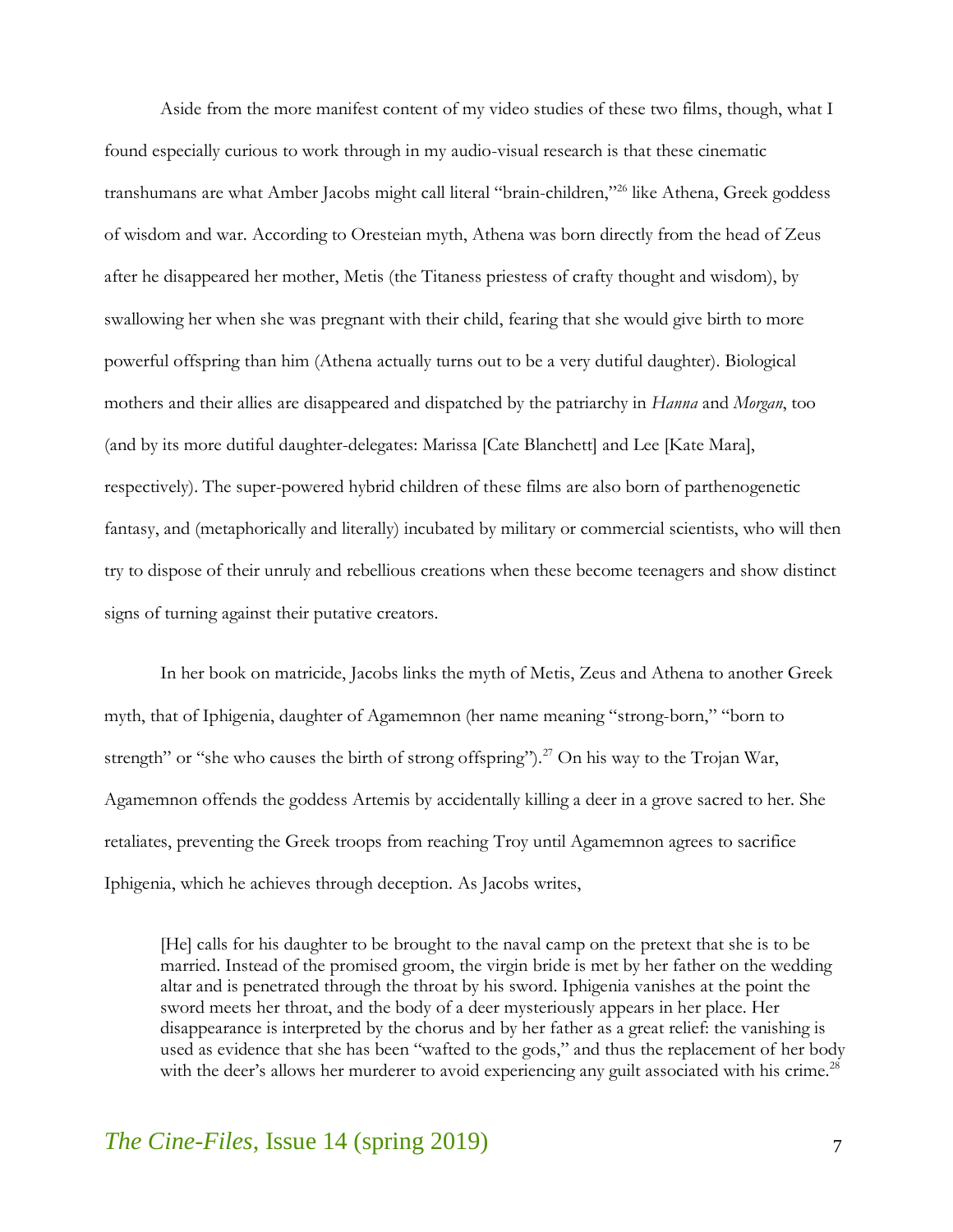Stories of powerful or super-human female children and deer have been told for centuries. In these most recent cinematic retellings, the stories are technologically more complex, but they are still equally played out between the worlds of "gods," humans and animals. Female transhuman characters and magically appearing deer in both films survive to fight (or not) another day, the former doing so through acts of self-reflection on their origins and their capabilities, overcoming the withholdings and deceptions of those around them. We don't know for sure, at the end of *Hanna* and *Morgan*, whether the surviving daughters will be able to move beyond their cruel legacies, but, as my third video, below—an audio-visual coda—explores through its intertextual compilation, unlike some of the earlier cinematic stories of children and deer, these new mythical protagonists stand at least some chance of so doing.



Video Essay 3: *[BEAST FABLES: "You're so very cruel"](http://www.criticalcommons.org/Members/filmstudiesff/clips/beast-fables-201cyoure-so-very-cruel201d-a-video/video_view)* (2019, Catherine Grant)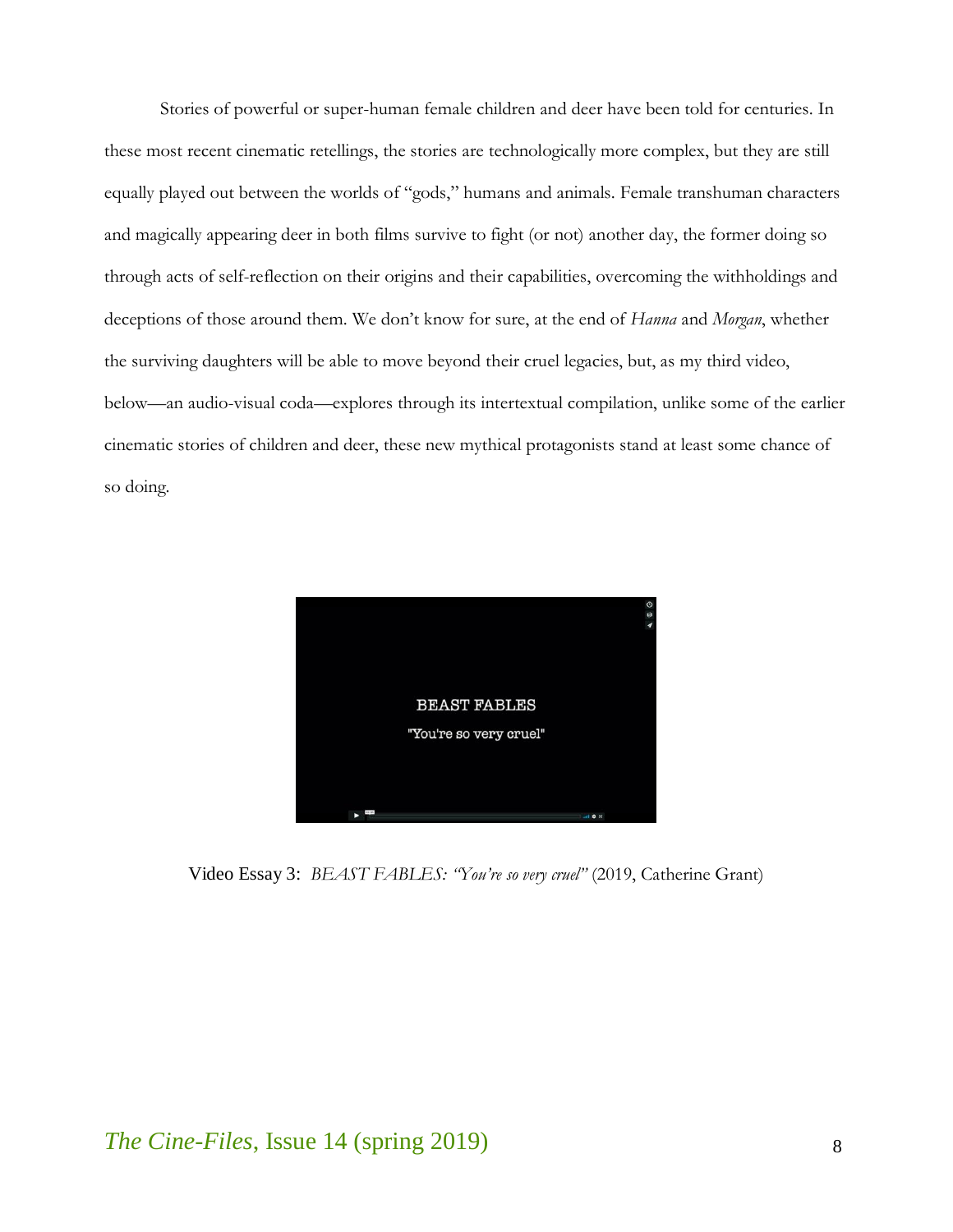**Catherine Grant** is Professor of Digital Media and Screen Studies at Birkbeck, University of London. A prolific experimental video-essayist, she has authored and edited numerous studies of audio-visual forms of film and moving image research and scholarship, including: *The Videographic Essay: Criticism in Sound and Image* (co-authored with Christian Keathley and Jason Mittell, 2nd ed., 2019); *[screenstudies.video](https://screenstudies.video/)* (2019), a monographic website collecting and reflecting on her own practice; and another website collection *[The Audiovisual Essay](http://reframe.sussex.ac.uk/audiovisualessay/)* (2014-present). She is also creator of *[Film Studies for Free](https://filmstudiesforfree.blogspot.com/)* and a cofounding editor of *[\[in\]Transition: Journal of Videographic and Moving Image Studies](http://mediacommons.org/intransition)*.

#### **Author's acknowledgements**

Thanks to the brilliant audiences to whom I have presented my *Beast Fables* videos for their valuable feedback, especially those at "The Non-Human Child in Film and Media" symposium held at Birkbeck Institute for the Moving Image, Birkbeck, University of London, UK, May 7, 2017; at the National Endowment for the Humanities funded, Scholarship in Sound & Image Workshop on Videographic Criticism at Middlebury College, U.S.A., June 2017; at the *Interfaces, Bodies, Gazes* screening programme at the 70<sup>th</sup> annual Locarno Film Festival, Switzerland, August 6, 2017 (thanks to Daniela Persico for the invitation); and most recently at the Screen Studies Research and Enterprise group's open research seminar, University of Brighton, U.K. April 24, 2019. Thanks also to Amber Jacobs and Tracy Cox-Stanton for their helpful and inspiring discussions of this project with me over the last two years.

#### **Notes**

 $\overline{a}$ 

<sup>1</sup> Mark O'Connell, *To Be a Machine: Adventures Among Cyborgs, Utopians, Hackers, and the Futurists Solving the Modest Problem of Death* (London: Granta Publications, 2017), 1.

<sup>2</sup> Karen Lury, "Children in an open world: Mobility as ontology in New Iranian and Turkish cinema," *Feminist Theory*, 11(3), 2010: 283–294, 284.

<sup>3</sup> The three 2019 *Beast Fables* video essays by Catherine Grant, published here, are archived online as follows: [Video Essay](http://www.criticalcommons.org/Members/filmstudiesff/clips/beast-fables-201ci-just-missed-your-heart201d-a/)  1: *[BEAST FABLES: "I just missed your heart](http://www.criticalcommons.org/Members/filmstudiesff/clips/beast-fables-201ci-just-missed-your-heart201d-a/)*,*"* [http://www.criticalcommons.org/Members/filmstudiesff/clips/beast](http://www.criticalcommons.org/Members/filmstudiesff/clips/beast-fables-201ci-just-missed-your-heart201d-a/)[fables-201ci-just-missed-your-heart201d-a/;](http://www.criticalcommons.org/Members/filmstudiesff/clips/beast-fables-201ci-just-missed-your-heart201d-a/) Video Essay 2: *[BEAST FABLES: "You should have told me, Mother](https://d.docs.live.net/805d0ae9c5a492cd/Documents/Video%20Essay%202:%20%20BEAST%20FABLES:)*,*"* 

[http://www.criticalcommons.org/Members/filmstudiesff/clips/beast-fables-201cyou-should-have-told-me/;](https://d.docs.live.net/805d0ae9c5a492cd/Documents/Video%20Essay%202:%20%20BEAST%20FABLES:) [Video Essay](http://www.criticalcommons.org/Members/filmstudiesff/clips/beast-fables-201cyoure-so-very-cruel201d-a-video/video_view)  3: *BEA[ST FABLES: "You're so very cruel](http://www.criticalcommons.org/Members/filmstudiesff/clips/beast-fables-201cyoure-so-very-cruel201d-a-video/video_view)*,*"* [http://www.criticalcommons.org/Members/filmstudiesff/clips/beast-fables-](http://www.criticalcommons.org/Members/filmstudiesff/clips/beast-fables-201cyoure-so-very-cruel201d-a-video/video_view)[201cyoure-so-very-cruel201d-a-video/video\\_view.](http://www.criticalcommons.org/Members/filmstudiesff/clips/beast-fables-201cyoure-so-very-cruel201d-a-video/video_view)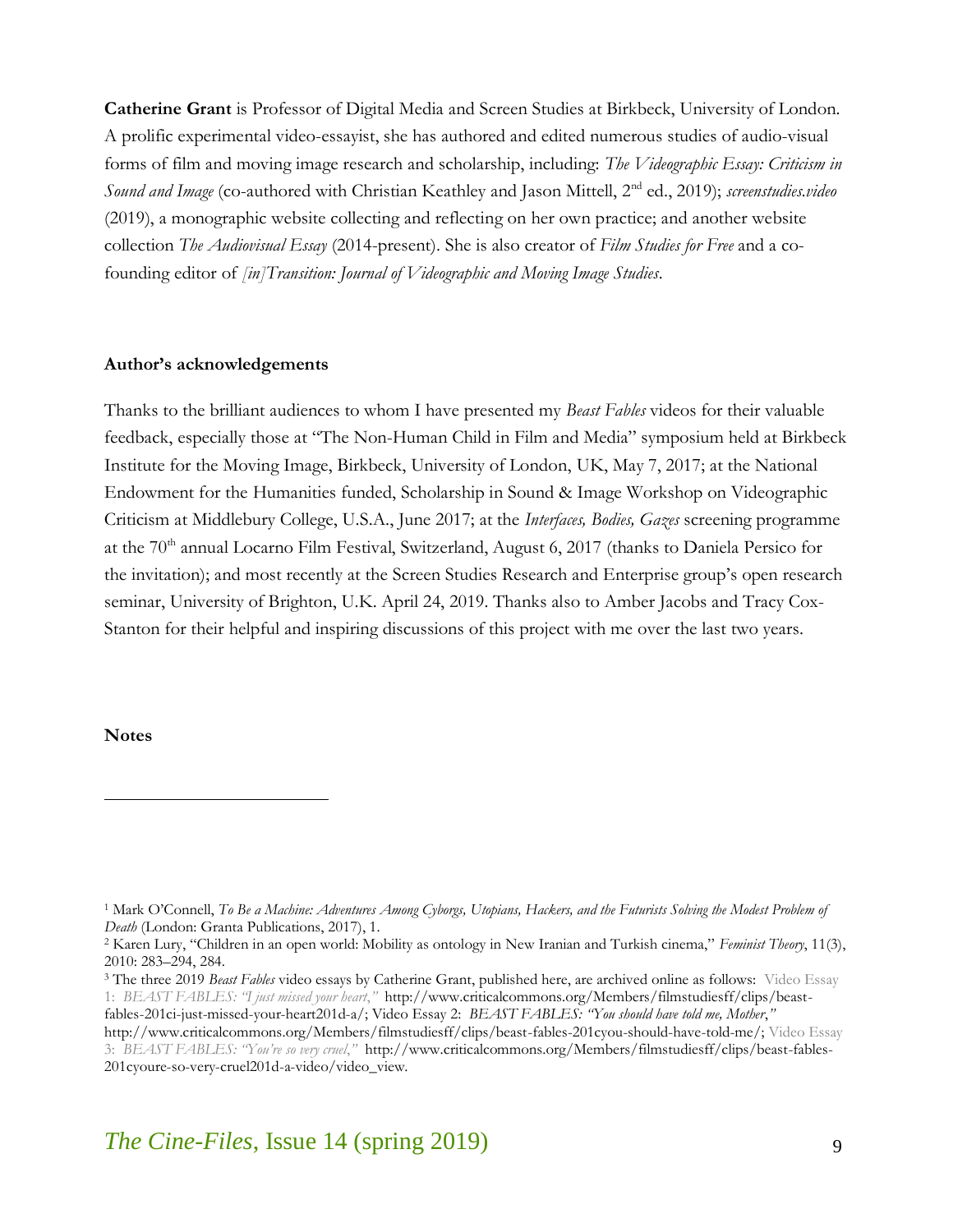<sup>4</sup> I am not the first person to take a videographic interest in the cinematic depiction of deer. When I embarked on this project, though, I hadn't yet seen the brilliant compilation video *They Shoot Deers, Don't They?* by Roberto Amaba (2014), published as part of the web article "A la domesticación por la imagen: cine-ciervo," *Transit*, 2014.

[http://cinentransit.com/a-la-domesticacion-por-la-imagen-el-cine-ciervo-2/.](http://cinentransit.com/a-la-domesticacion-por-la-imagen-el-cine-ciervo-2/) My videos hopefully work to supplement Amaba's highly moving survey of a wide-range of what he calls (in Spanish) "Cervid Cinema."

<sup>5</sup> I took my project title from Stephanie Mastrostefano's compelling study of what is at stake in the anthropomorphism of *Bambi* and of some other Disney films: "Gender and Ideology in Disney's Beast Fables," *Honors Projects Overview*, 2013. 85. [http://digitalcommons.ric.edu/honors\\_projects/85.](http://digitalcommons.ric.edu/honors_projects/85)

<sup>6</sup> Peter Wollen, "An Alphabet of Cinema," *New Left Review* 12, November-December 2001: 115-133, 119, 117.

 $\overline{a}$ 

<sup>7</sup> For more on performative methods in the creative critical research mode of the audiovisual essay, see Catherine Grant, "The audiovisual essay as performative research," *NECSUS: European Journal of Media Studies*, Autumn 2016. Online at: <http://www.necsus-ejms.org/the-audiovisual-essay-as-performative-research/>; and Catherine Grant, "Screen Memories: A Video Essay on *Smultronstället* / *Wild Strawberries*," *CINERGIE: Il Cinema e le altre Arti*, 13, 2018. [https://doi.org/10.6092/issn.2280-9481/7914.](https://doi.org/10.6092/issn.2280-9481/7914)

<sup>8</sup> The other central trauma being the great fire represented in the film that so disturbed Wollen as a wartime child.

<sup>9</sup> Amber Jacobs, *On Matricide: Myth, Psychoanalysis and the Law of the Mother* (New York: Columbia University Press, 2007). <sup>10</sup> "The Non-Human Child in Film and Media" symposium held at Birkbeck Institute for the Moving Image, Birkbeck, University of London, UK, May 7, 2017. [http://www.bbk.ac.uk/events/remote\\_event\\_view?id=1385.](http://www.bbk.ac.uk/events/remote_event_view?id=1385) The poster for the event featured an image of "El" (Millie Bobby Brown) from *Stranger Things*, the U.S. American science fiction horror web television series created, written, and directed by the Duffer Brothers and released on Netflix on 2016.

<sup>11</sup> For two informative and thought-provoking studies of the emergent scientific and philosophical field of transhumanism, see Mark O'Connell, *To Be a Machine* and Kyle Munkittrick, "When Will We Be Transhuman? Seven Conditions for Attaining Transhumanism," *Science Not Fiction* Blog | *Discover Magazine*, July 16, 2011.

[http://blogs.discovermagazine.com/sciencenotfiction/2011/07/16/when-will-we-be-transhuman-seven-conditions-for](http://blogs.discovermagazine.com/sciencenotfiction/2011/07/16/when-will-we-be-transhuman-seven-conditions-for-attaining-transhumanism/)[attaining-transhumanism/.](http://blogs.discovermagazine.com/sciencenotfiction/2011/07/16/when-will-we-be-transhuman-seven-conditions-for-attaining-transhumanism/) For reasons of space I will not attempt here a connection between the cultural depiction of transhumanism and the related field of posthumanism and interspecies animal studies. I would point those interested in these aspects to the foundational work of Donna Haraway and in particular her book *When Species Meet* (St. Paul: University of Minnesota Press 2008), and to the excellent chapter by Adam Lowenstein ("Buñuel's Bull Meets YouTube's Lion: Surrealist and Postdigital Posthumanisms") in Michael Lawrence and Laura McMahon's magisterial edited collection *Animals and the Moving Image* (London: Palgrave Macmillan/British Film Institute, 2017), 77-93.

 $12$  In relation to the gendering (and gender identity) of the films' early-adolescent protagonists, Morgan seems to be coded as a "tomboy," and certainly as rather more genderfluid or genderqueer (and interestingly, also, increasingly more *animalistic*) than Hanna. Both characters have intensive, possibly sexual, feelings for other female-coded characters, though. <sup>13</sup> As the film's Wikipedia page puts it, drawing on publicity for and dialog from the film:

<sup>14</sup> *Hanna* has recently been adapted and franchised as an online American television series, based on the 2011 film, for Amazon Video. The series was created and written by David Farr, co-author of the original film script, directed by Sarah Adina Smith, and released as a full eight-episode first season on March 29, 2019. A second season has been commissioned.

<sup>15</sup> Morgan also kills her father-substitutes – the male scientists, assistants and security staff, working in or attached to the unit in which she is raised.

<sup>16</sup> Another recent film I have been working with is *Thelma*, (2017, dir. Joachim Trier), a Norwegian supernatural thriller. Its eponymous protagonist (Eili Harboe) also has an encounter with a deer that bears some similarities to those of Hanna and Morgan. The resulting video study is not published here as, in this film, the explanation for the heroine's very special trajectory, isolation from society, and behaviour isn't given as *transhuman* experimentation. Thanks to Anne Gjelsvik, who suggested I take a look at *Thelma*.